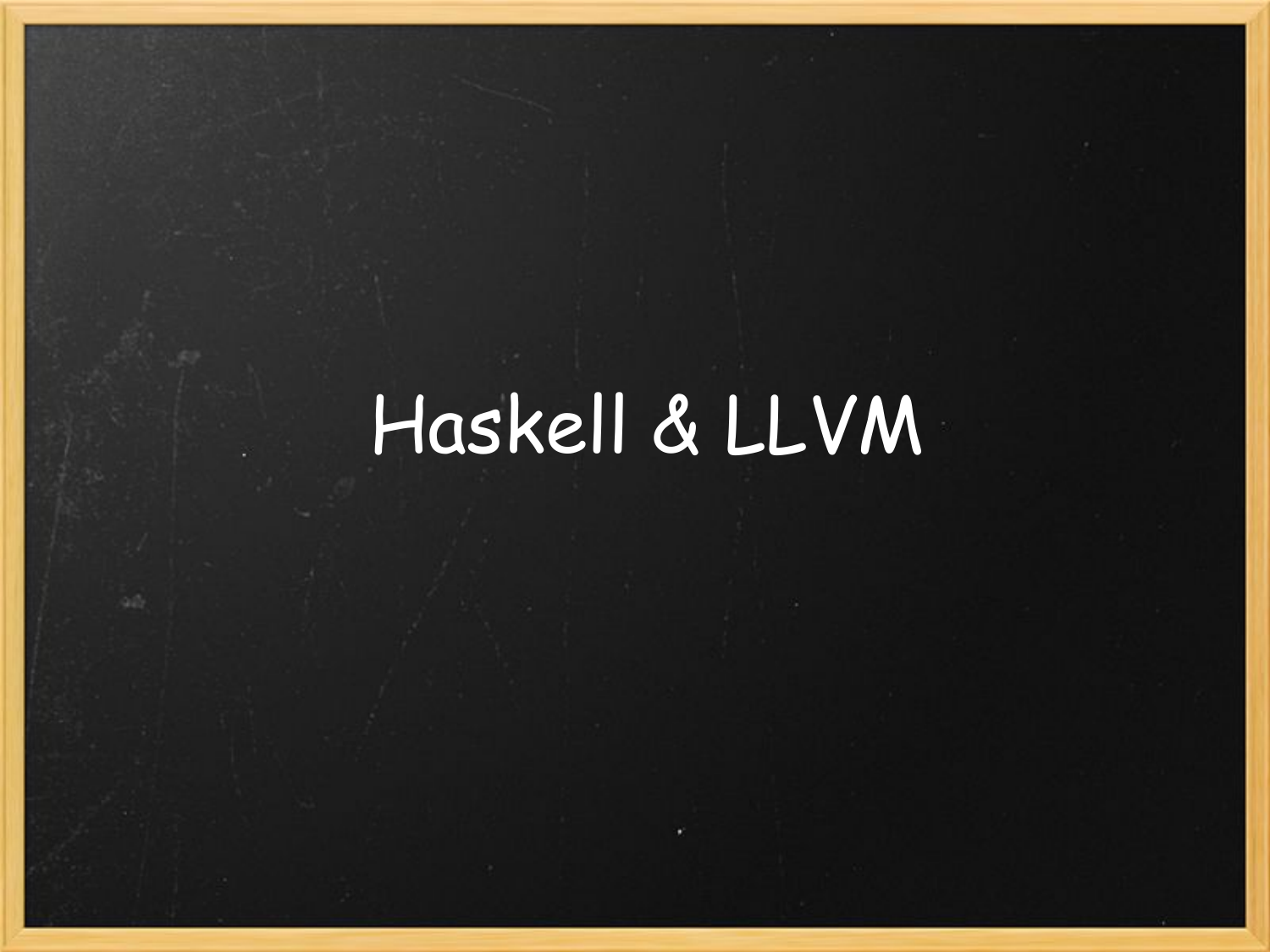## Why compilers/interpreters?

1. Some of the largest Javascript performance improvements

in recent years are due to better interpreters see V8 ([http:](http://en.wikipedia.org/wiki/V8_(JavaScript_engine)) [//en.wikipedia.org/wiki/V8\\_\(JavaScript\\_engine\)\)](http://en.wikipedia.org/wiki/V8_(JavaScript_engine)).

2. It's a fun subject! You get play with really cool tools that are practically magical.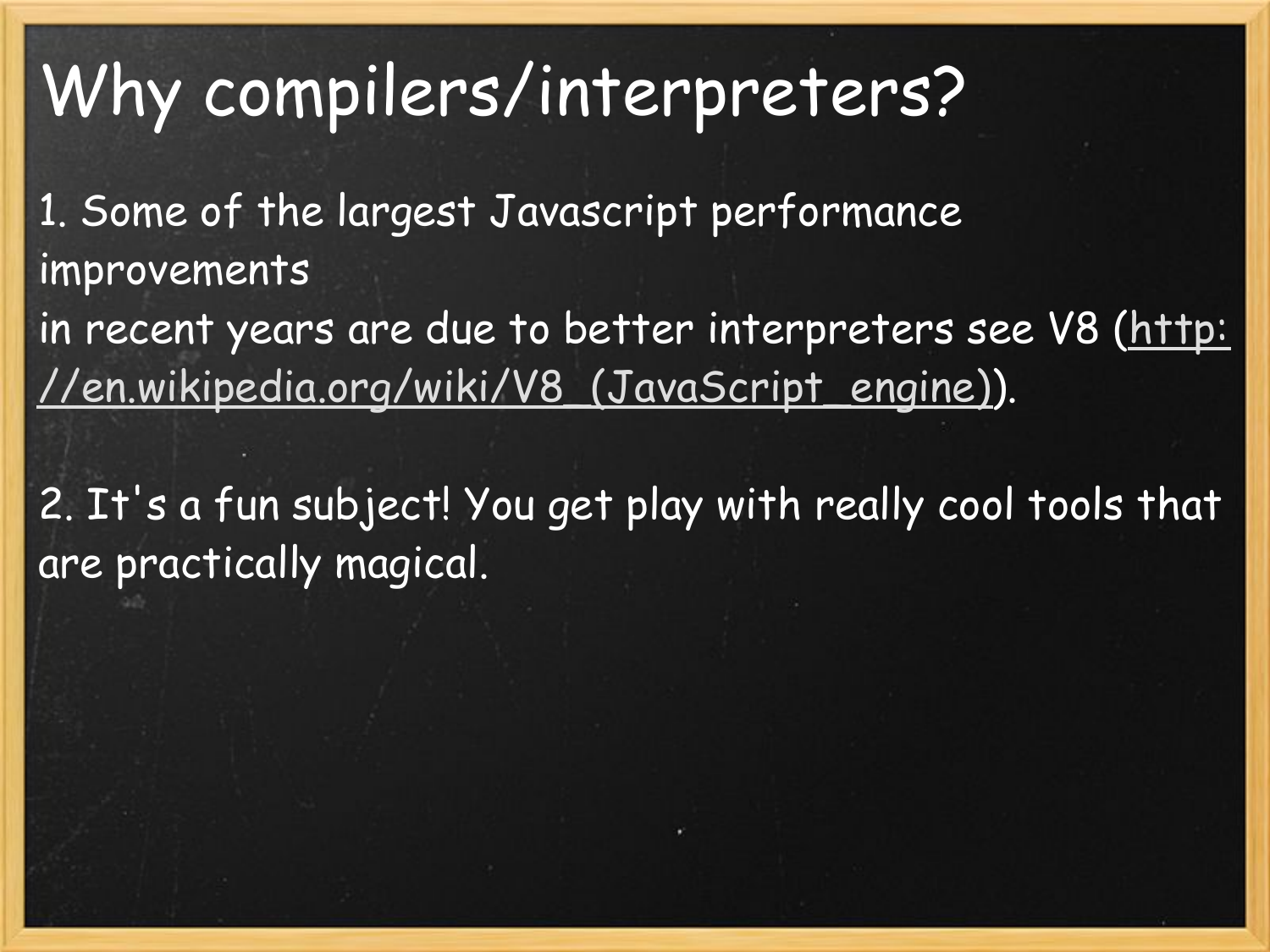## What is Haskell?

1. Functional 2. Pattern Matching 3. High Level & Succinct 4. Lazy 5. Math focused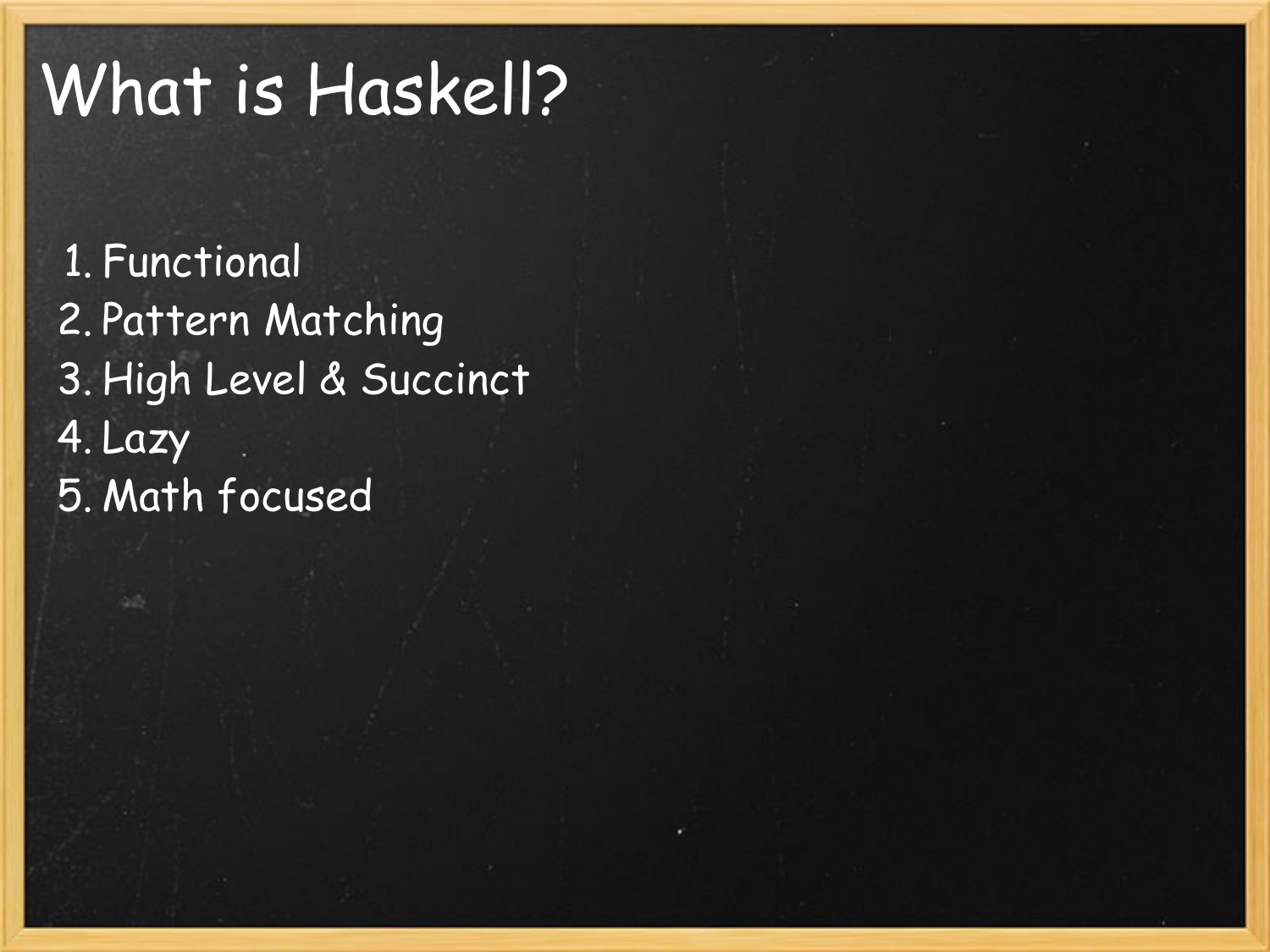## Example Program in Haskell

Definition of the Fibonacci squence.  $f(0) = 0, f(1) = 1, f(n) = f(n - 1) + f(n - 2).$ 

In Haskell  $f 0 = 0$ f  $1 = 1$ f  $n = f(n - 1) + f(n - 2)$ (show demo of writing f in emacs & WinGHCI with guards)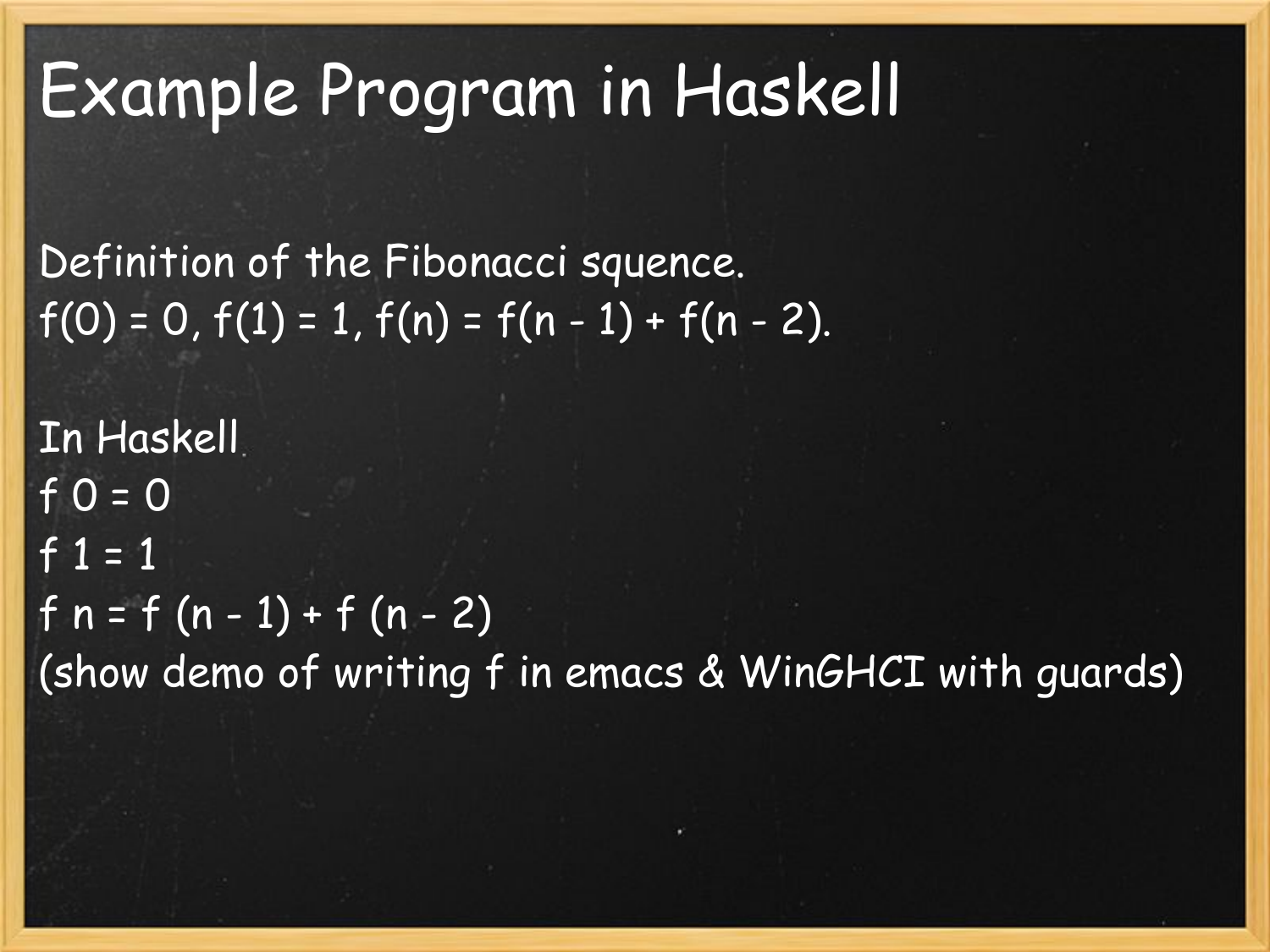# A more interesting example (project euler #15)

Starting in the top left corner of a 2x2 grid, there are 6 routes (without backtracking) to the bottom right corner.



Answer **137846528820**

**Think recursively. (See euler\_15.hs)**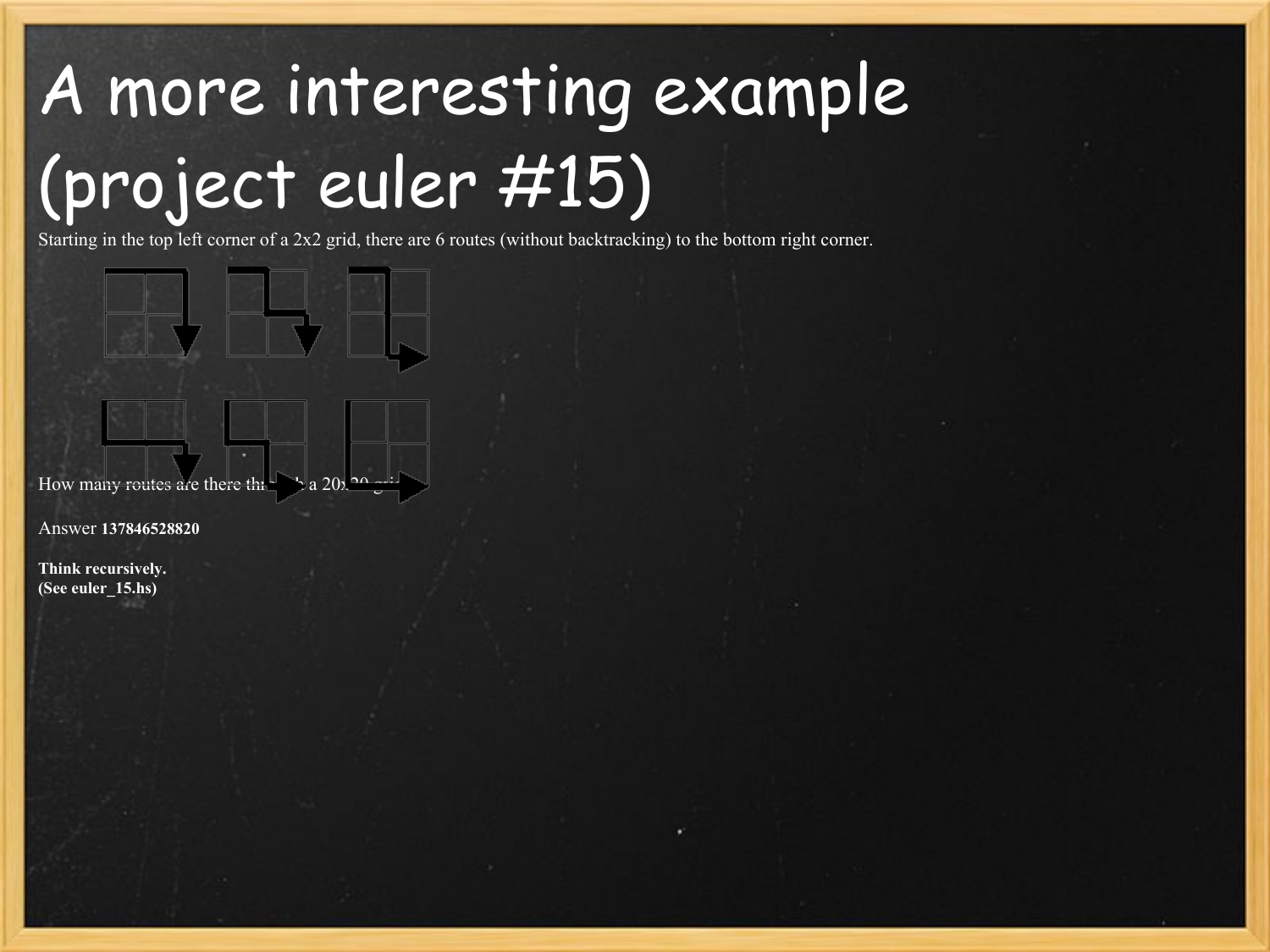# Why Use Haskell for Writing Compilers?

Recursion & pattern matching naturally matches the structure of parse trees:

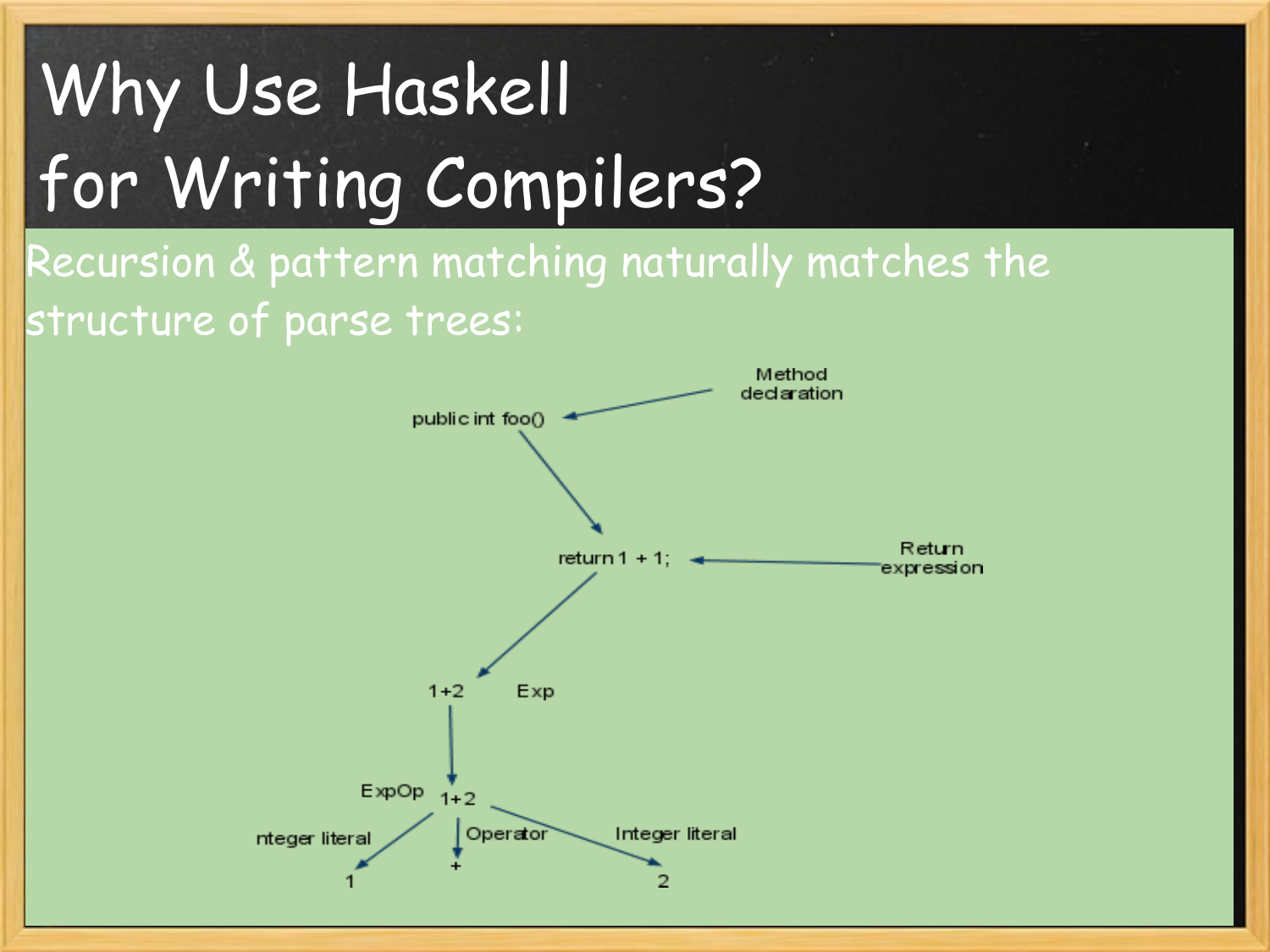Technical Details of Haskell + LLVM 1. Defined the grammar for Java like language using Backus-Naur Form. [http://bloggingmath.wordpress.com/2010/01/20/writing-a-compiler-in-haskell-compiler-series](http://bloggingmath.wordpress.com/2010/01/20/writing-a-compiler-in-haskell-compiler-series-part-i/)[part-i/](http://bloggingmath.wordpress.com/2010/01/20/writing-a-compiler-in-haskell-compiler-series-part-i/) 2. Used the Haskell version of Lex for scanning and the Haskell version of Yacc for parsing. (go over data types, [http://bloggingmath.wordpress.com/2010/04/06/having](http://bloggingmath.wordpress.com/2010/04/06/having-fun-with-happy-compiler-series-part-iii/)[fun-with-happy-compiler-series-part-iii/\)](http://bloggingmath.wordpress.com/2010/04/06/having-fun-with-happy-compiler-series-part-iii/). 3. Added a symbol table for type checking 4. Added a type checking pass on the parse tree. 5. Created functions to traverse the parse tree and call LLVM to generate the LLVM assembly code. 6. LLVM does the work of generating machine code.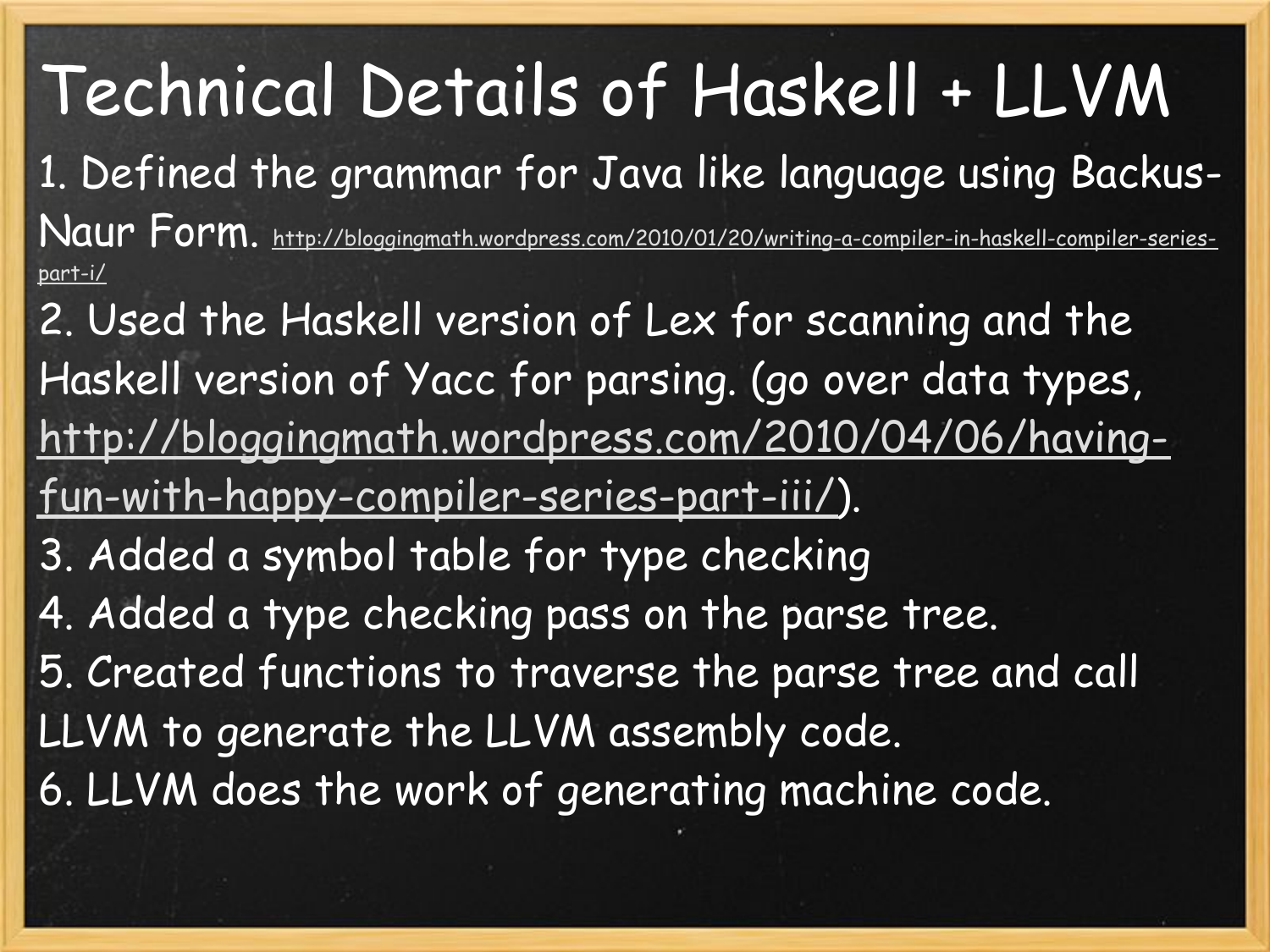## Using LLVM for Code Generation

 1. Code generation is implemented as a pass over the parse tree

 2. The result of the code generation is LLVM IR (intermediate representation) code. 3. LLVM IR Example: define i64 @foo()  $\vert$  entry: ret i64 3 } (entry: is a basic block)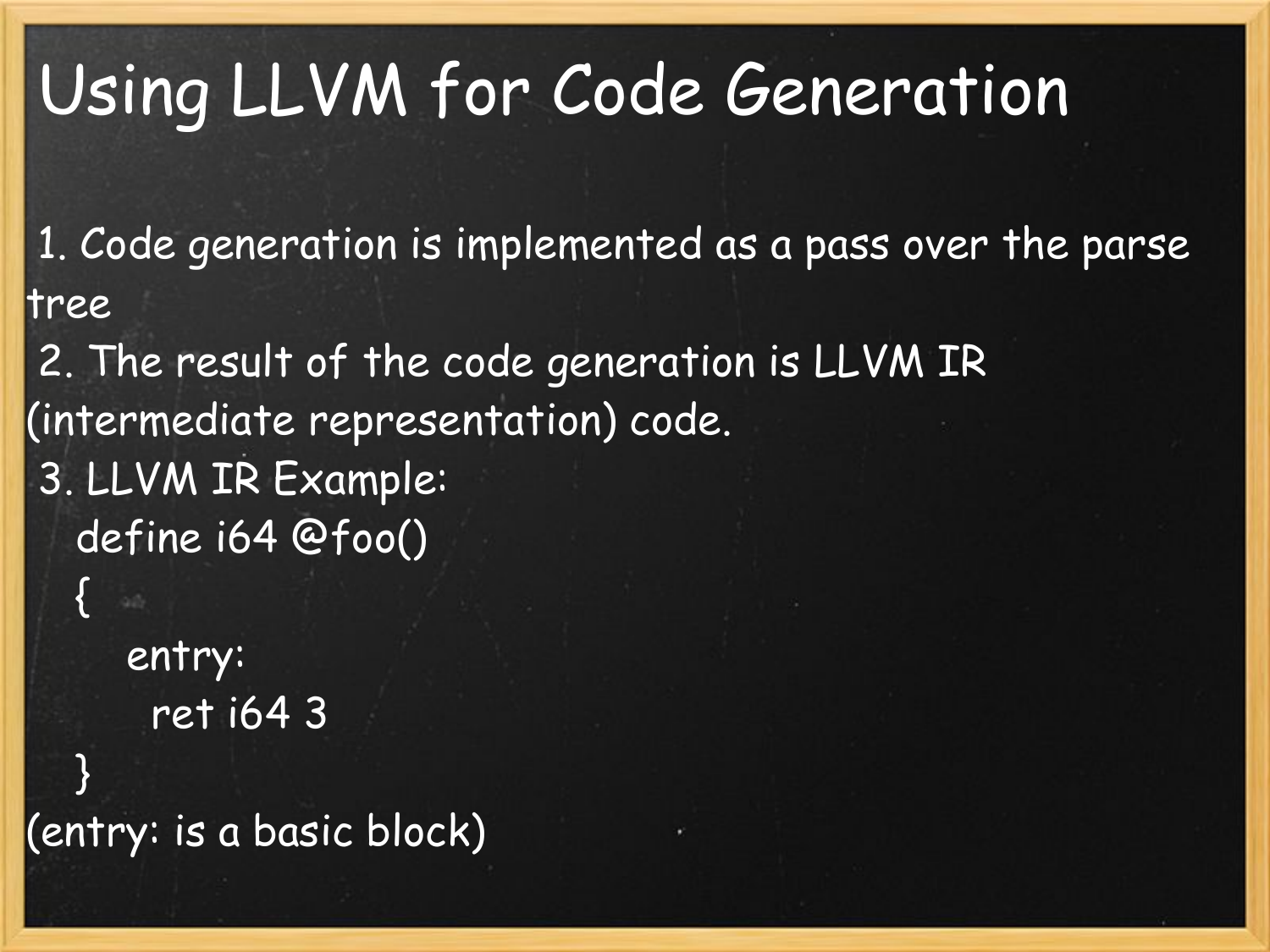## LLVM Code Generation Pass

 $\times/$ 

See for the full code listing [http://bloggingmath.wordpress.](http://bloggingmath.wordpress.com/2010/08/13/the-basics-of-llvm-compiler-series-part-x/) [com/2010/08/13/the-basics-of-llvm-compiler-series-part-](http://bloggingmath.wordpress.com/2010/08/13/the-basics-of-llvm-compiler-series-part-x/)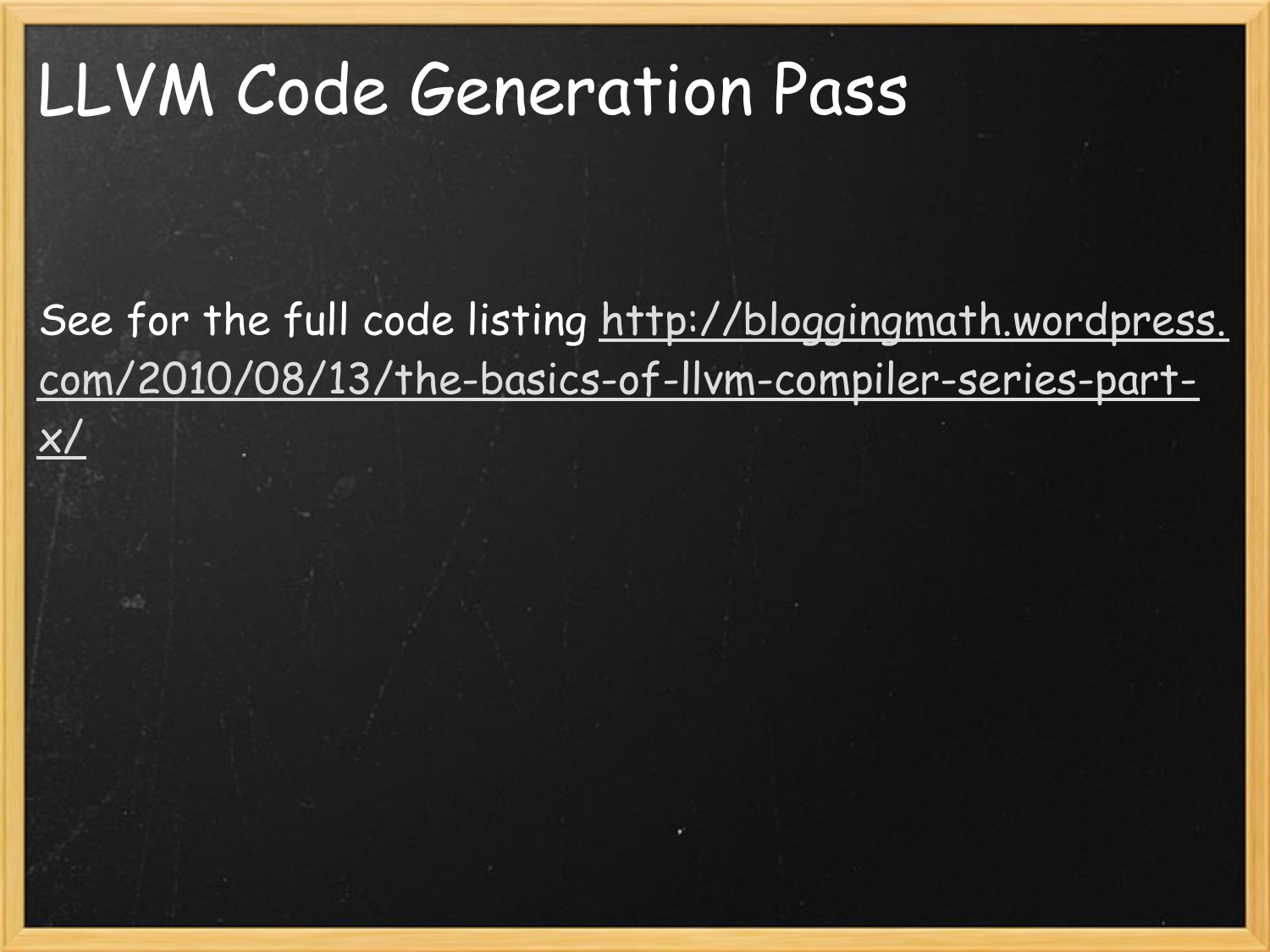LLVM is a C++ library. They have a set of C API bindings that the Haskell bindings use for calling LLVM.

Bryan O'Sullivan (of Real World Haskell fame) and Lennart Augustsson created the Haskell bindings see [http:](http://hackage.haskell.org/package/llvm) [//hackage.haskell.org/package/llvm](http://hackage.haskell.org/package/llvm) for the latest version.